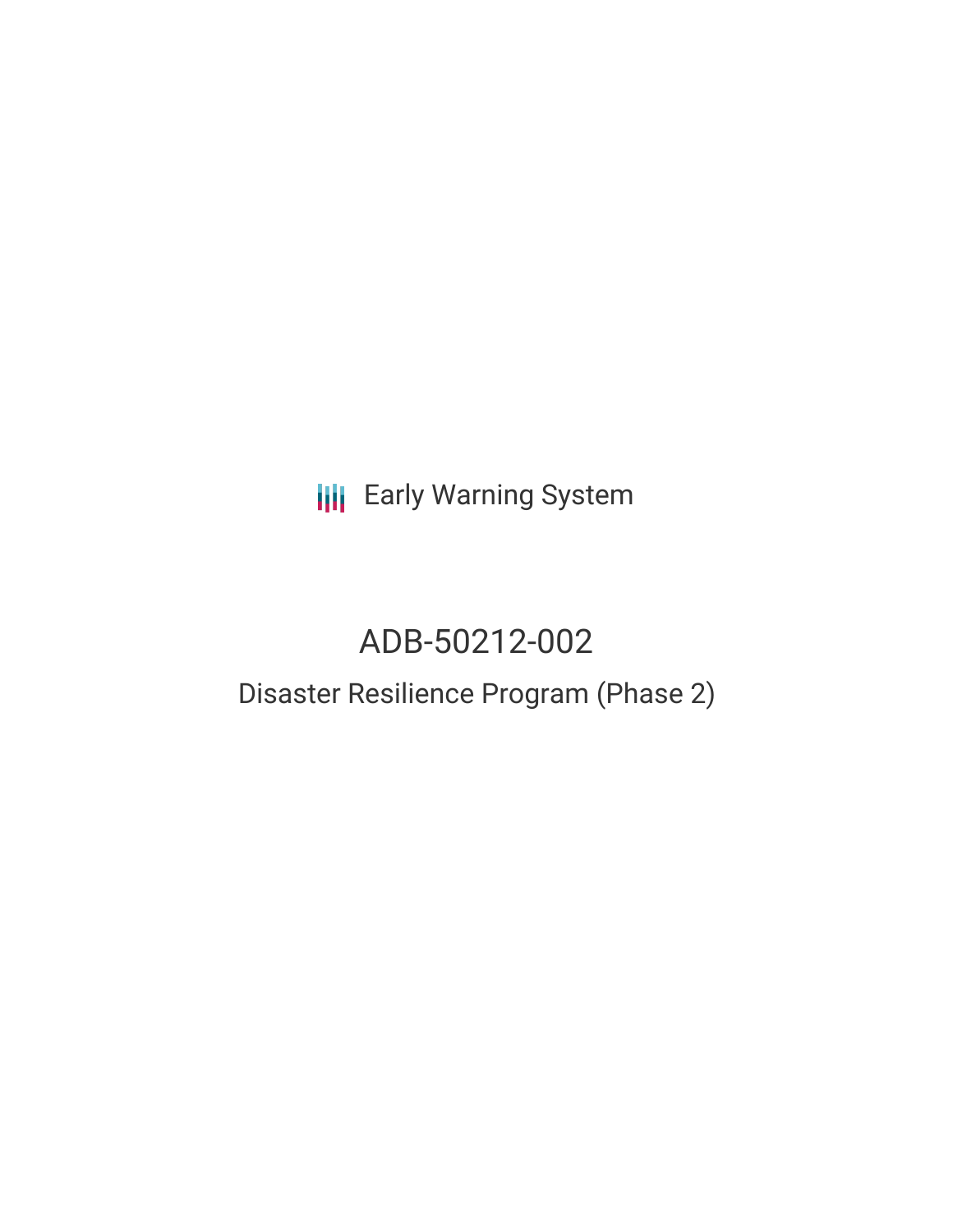### **Quick Facts**

| <b>Countries</b>               | Cook Islands                                |
|--------------------------------|---------------------------------------------|
| <b>Specific Location</b>       | Nation-wide                                 |
| <b>Financial Institutions</b>  | Asian Development Bank (ADB)                |
| <b>Status</b>                  | Proposed                                    |
| <b>Bank Risk Rating</b>        | C                                           |
| <b>Borrower</b>                | Government of Cook Islands                  |
| <b>Sectors</b>                 | Climate and Environment, Law and Government |
| <b>Investment Type(s)</b>      | Loan                                        |
| <b>Investment Amount (USD)</b> | \$10.00 million                             |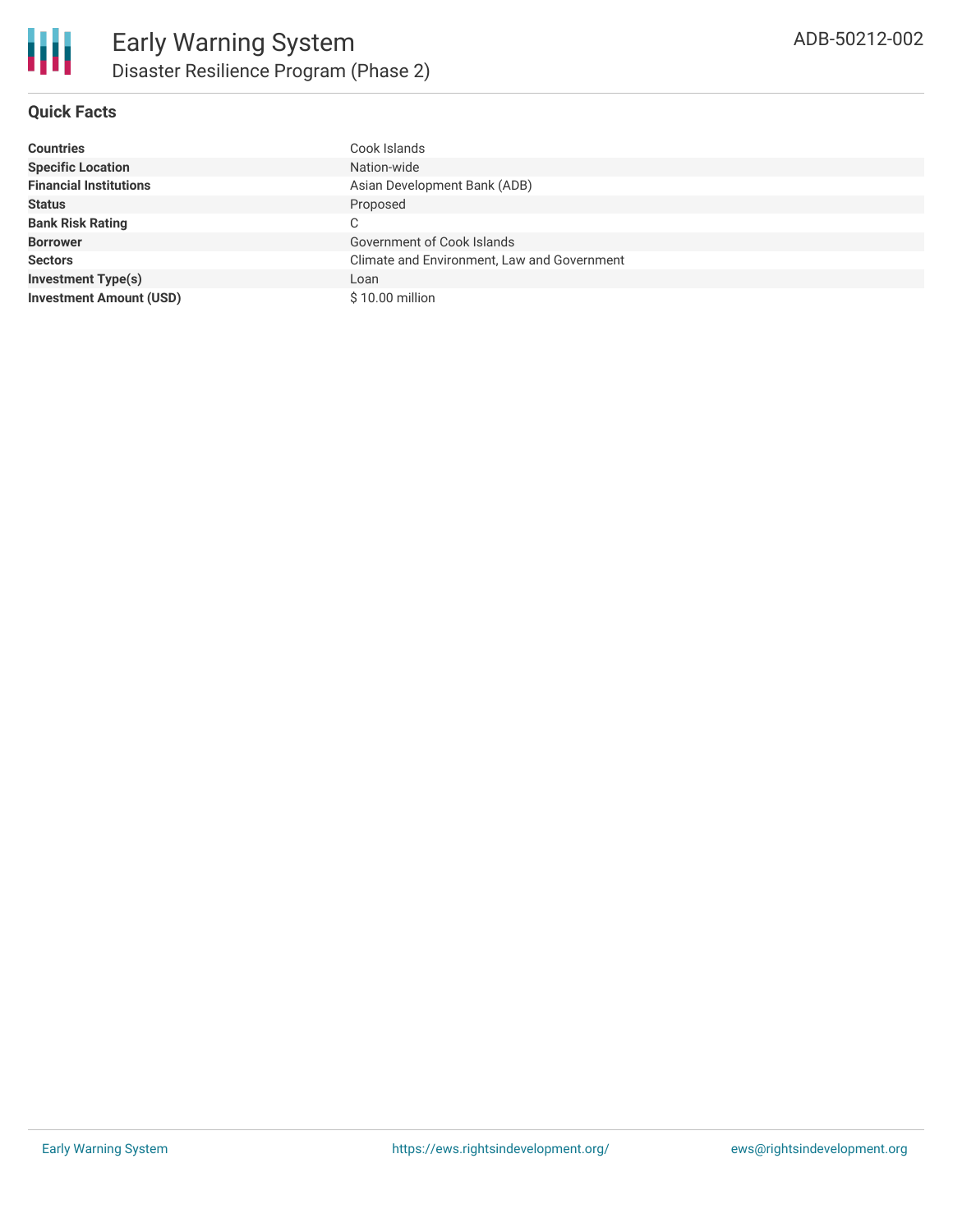

## **Project Description**

According to the bank website, "The proposed program will support policy actions in disaster risk management (DRM) and provide a source of contingent financing for timely disaster response and early recovery activities. The program is the second phase of the Disaster Resilience Program approved in December 2016 for Cook Islands to help manage the fiscal risk arising from disasters triggered by all types of natural hazards."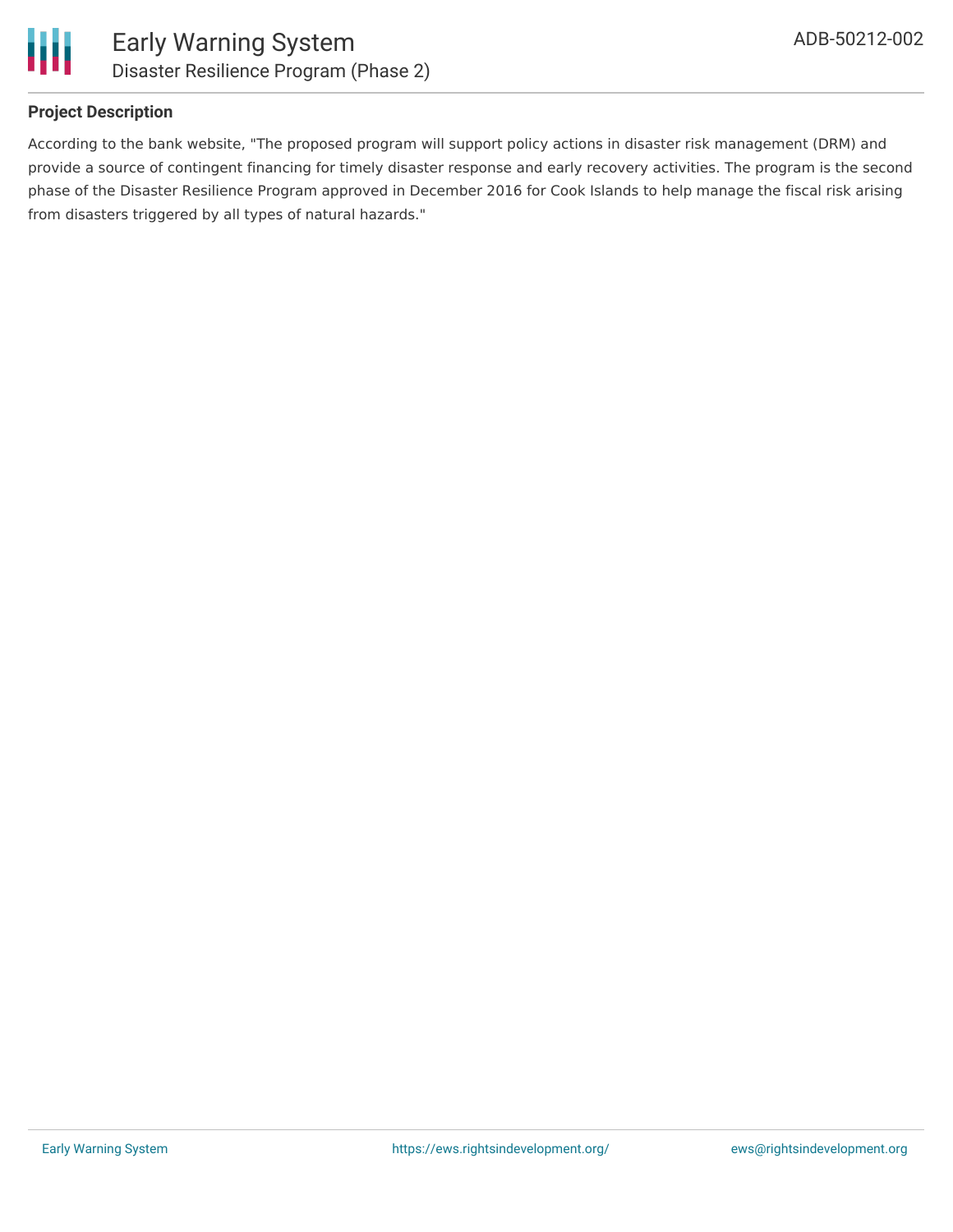

### **Investment Description**

Asian Development Bank (ADB)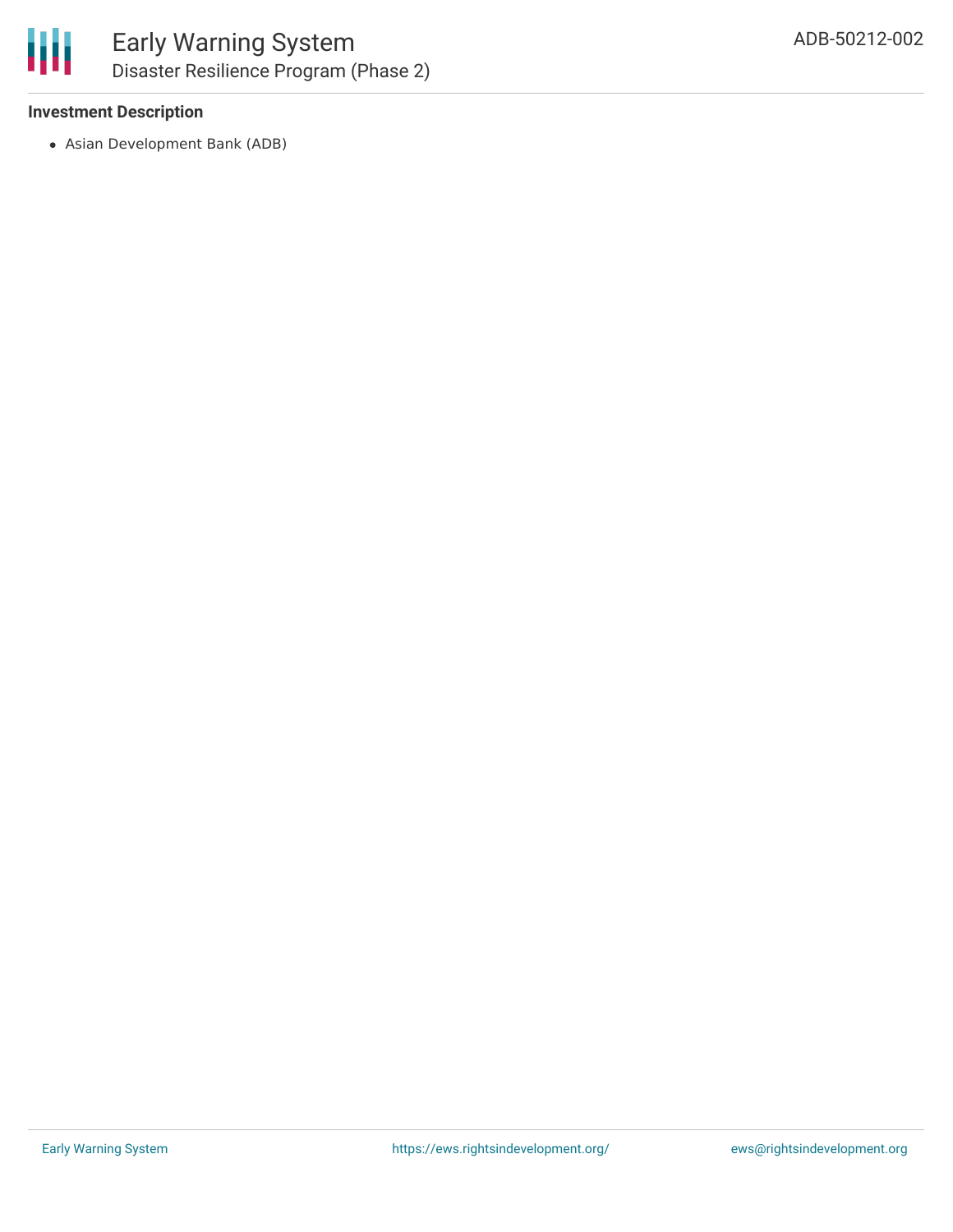## **Contact Information**

Responsible ADB Officer Hanna Uusimaa Responsible ADB Department Pacific Department Responsible ADB Division PASP Executing Agencies Ministry of Finance & Economic Management PO box 120, Cook Islands

## **ACCOUNTABILITY MECHANISM OF ADB**

The Accountability Mechanism is an independent complaint mechanism and fact-finding body for people who believe they are likely to be, or have been, adversely affected by an Asian Development Bank-financed project. If you submit a complaint to the Accountability Mechanism, they may investigate to assess whether the Asian Development Bank is following its own policies and procedures for preventing harm to people or the environment. You can learn more about the Accountability Mechanism and how to file a complaint at: <http://www.adb.org/site/accountability-mechanism/main>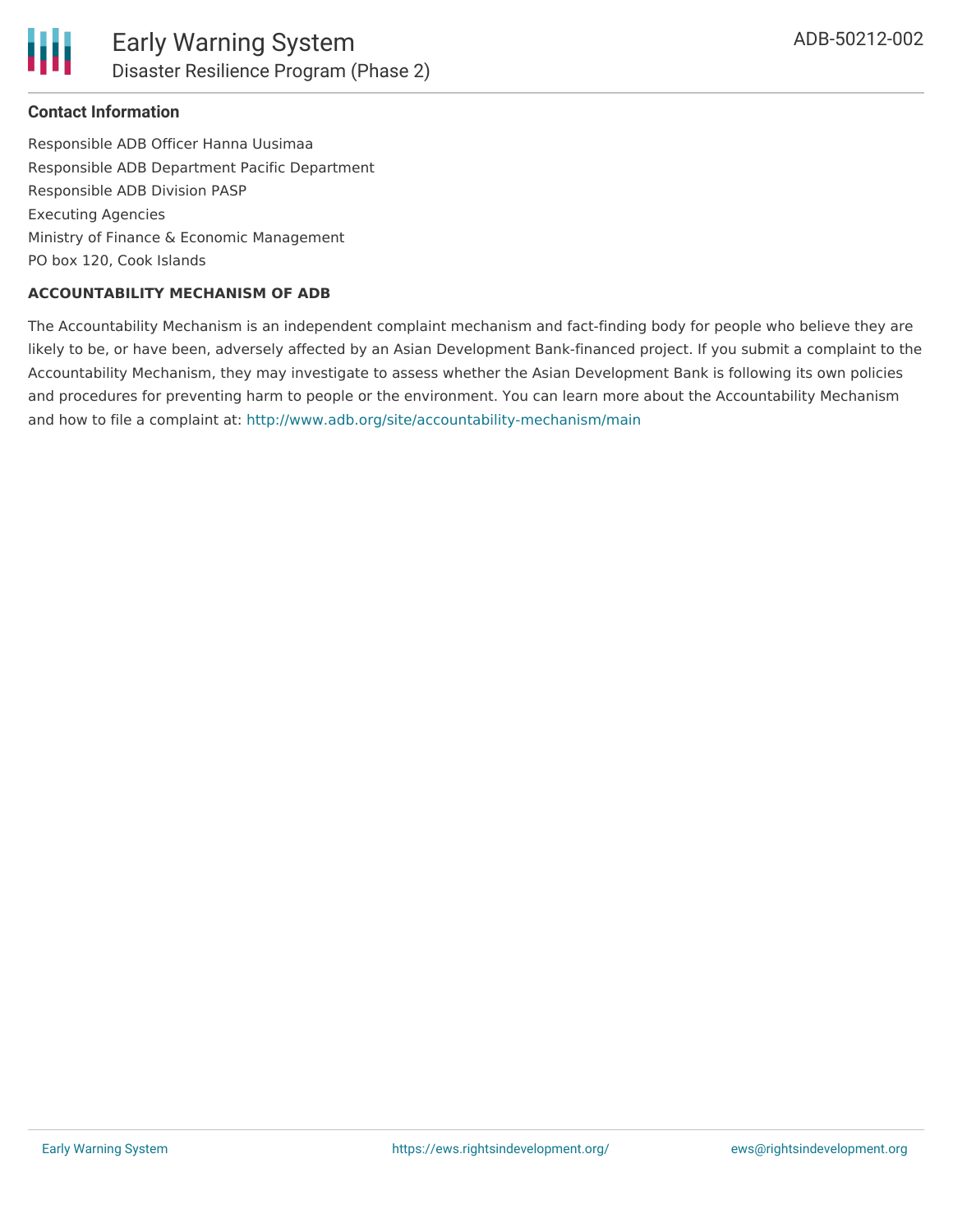

#### **Bank Documents**

• Project [Disclosure](https://ewsdata.rightsindevelopment.org/files/documents/02/ADB-50212-002.pdf) PDF [\[Original](https://www.adb.org/printpdf/projects/50212-002/main) Source]